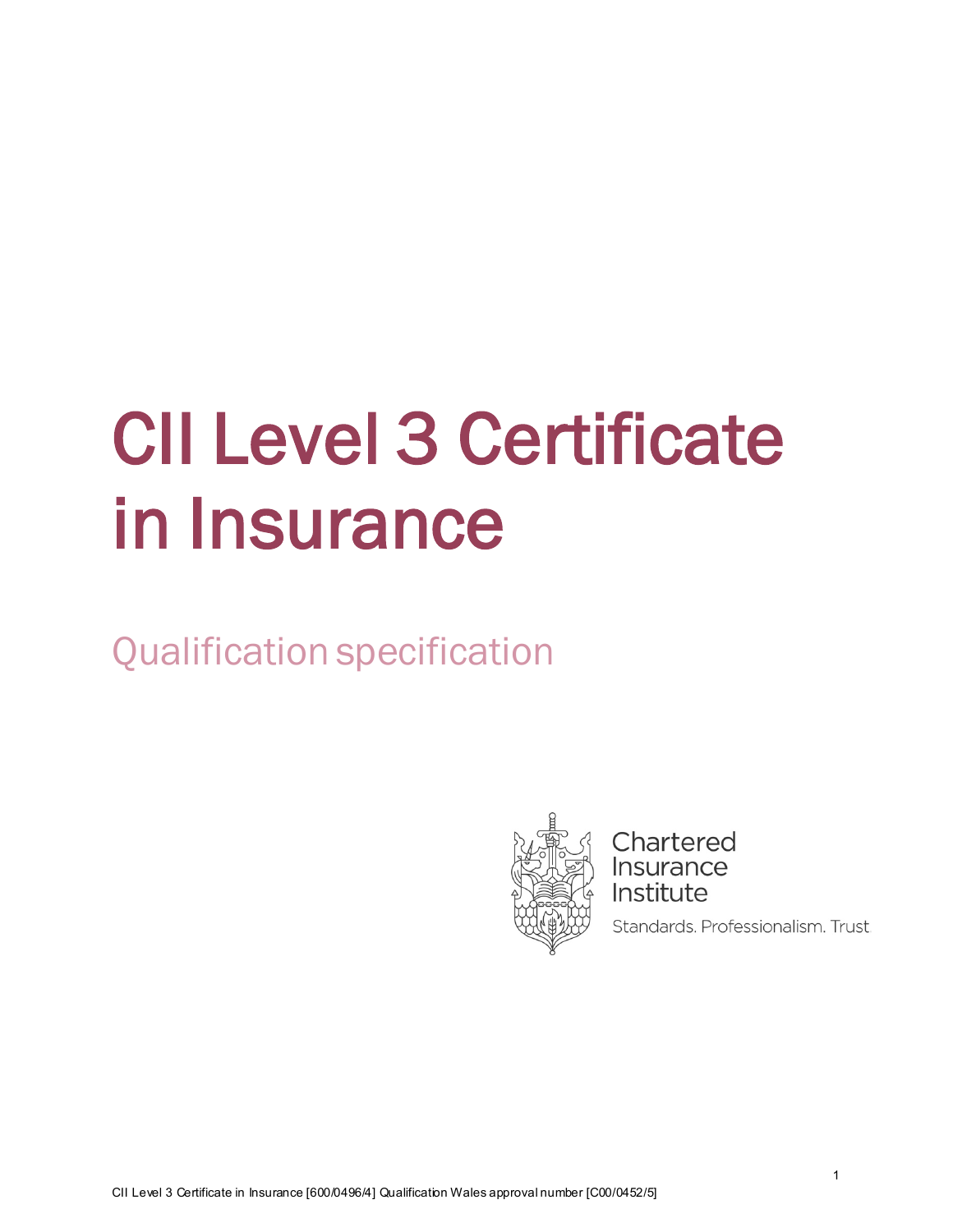Thank you for considering study with the CII.

This specification summarises the purpose and the content of this qualification to help you decide whether it meets your learning needs. The qualifications section of the CII website, unit syllabus documents and CII policies provide further detail on the features summarised here.

# Qualification overview

The CII Level 3 Certificate in Insuranceis a core qualification for insurance staff working across all sectors of the industry. It enables you to develop the knowledge and confidence you need before you begin to focus your subsequent studies and specialise according to your ambitions and career requirements.

## Who is this qualification for?

This qualification is particularly appropriate for:

- Anyone wishing to gain a broad understanding of insurance principles, key disciplines and products.
- Employees who have no formal insurance qualifications but who wish to objectively demonstrate insurance knowledge and understanding.
- Anyone working in specific technical claims handling or underwriting roles within a call or service centre environment.
- Insurance staff employed in support functions such as human resources, marketing, IT and finance, wishing to develop an understanding of the industry in which they work.
- Staff working for an organisation whose primary business is not insurance, but which offers insurance advice and products as part of its overall service to customers.

#### Benefits for individuals and employers

By completing this qualification, you will be able to demonstrate understanding of key insurance principles and a range of insurance functions and products. If you work within insurance, this will assist you in understanding your role and your workplace and prepare you to progress to more detailed study of insurance concepts, market, processes and products.

#### Summary of content

The qualification consists of one compulsory unit and a range of optional units relating to specific insurance functions and product areas. It provides a grounding in:

- basic insurance principles including the regulatory environment;
- the key insurance disciplines of underwriting and claims; and
- popular products including: motor, household, healthcare and packaged commercial insurances.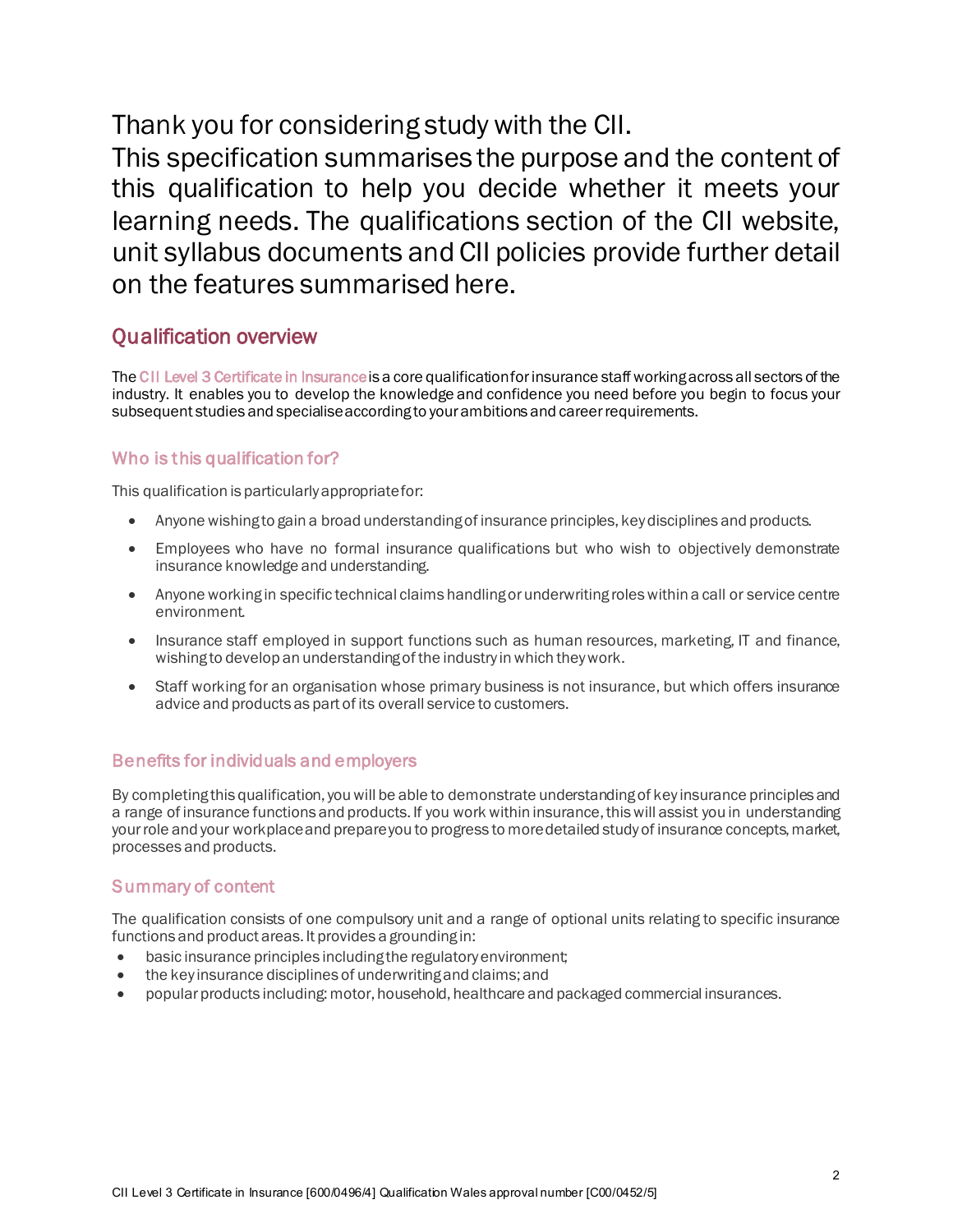# Entry and professional completion requirements

#### Entry requirements

There are no entry requirements for this qualification.

Additional completion requirements

There are no additional completion requirements for this qualification.

# Qualification structure

#### Compulsory units

You will need to complete one of the following units,

(IF1) Insurance, legal and regulatory

 (W01) Award in General Insurance – non-UK candidates only\* *15 CII credits*

#### or, both of the following units.

(LM1) London market insurance essentials

*10 CII credits*

*15 CII credits*

| (LM2) London market      |
|--------------------------|
| insurance principles and |
| practices                |
| 15 CII credits           |

Please note that you can only count the credits from one of the following units IF1/LM1/Award in General Insurance. This is due to significant syllabus overlap.

If you take units LM1 – 3 you will instead gain the CII Level 3 Certificate in London Market Insurance rather than the Certificate in Insurance, to recognise that you have specialised in insurance within the London Market.

\*Translated and region-specific variants of this unit are available in some countries.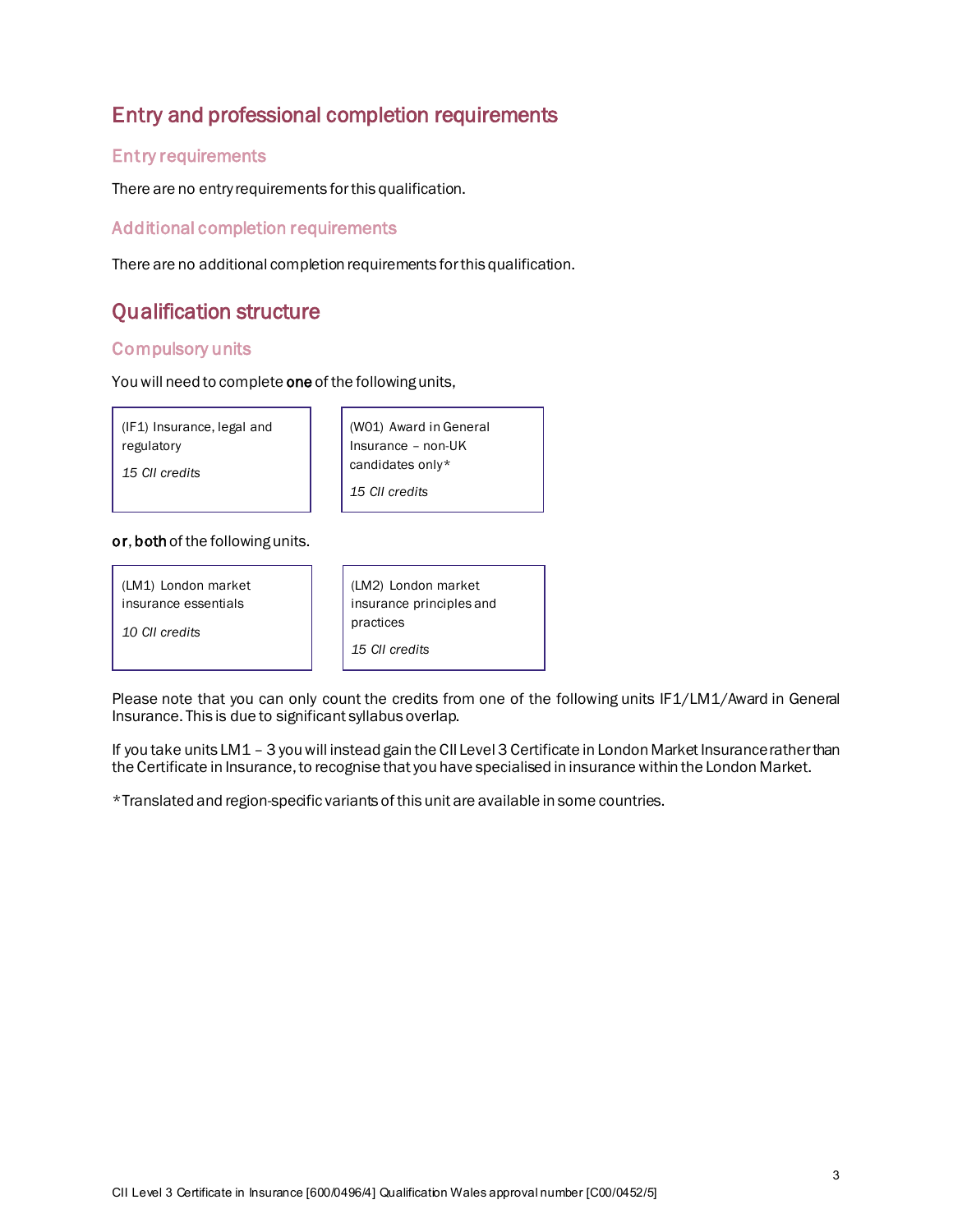### Optional units

Your selection will need to total at least 40 CII credits including your compulsory unit(s) above.

| Unit title                                           | <b>CII Credits</b> | Level   |
|------------------------------------------------------|--------------------|---------|
| IF2 General insurance business                       | 15                 | 3       |
| IF3 Insurance underwriting process                   | 15                 | 3       |
| IF4 Insurance claims handling process                | 15                 | 3       |
| IF5 Motor insurance products                         | 15                 | 3       |
| IF6 Household insurance products                     | 15                 | 3       |
| IF7 Healthcare insurance products                    | 15                 | 3       |
| IF8 Packaged commercial insurances                   | 15                 | 3       |
| IF9 Customer service in insurance                    | 15                 | 3       |
| I10 Insurance broking fundamentals                   | 15                 | 3       |
| 111 Introduction to risk management                  | 15                 | 3       |
| GR1 Group risk                                       | 10                 | 3       |
| R05 Financial protection                             | 10                 | 3       |
| LM3 London market underwriting principles            | 15                 | 3       |
| WCE Insurance Claims Handling (non-UK)               | 15                 | 3       |
| WUE Insurance Underwriting (non-UK)                  | 15                 | 3       |
| CD1 Insurance products and / or processes*           | 15                 | 3       |
| Units from Diploma and Advanced Diploma in Insurance | 5-50               | $2 - 7$ |

\*Only available via the Client Centre Assessment Accreditation scheme see the CII website for details of the scheme.

# Learning and assessment

#### Learning materials provided

For units in this qualification, students typically have access to the following materials as part of their enrolment:

- Study text (digital only or printed and digital) with online updates
- Online support including exam guide via RevisionMate

Additional or different resources may be available for some units.

#### Study time

Specific study time guidelines are provided for each unit on its webpage and in the CII qualifications brochure. The notional Ofqual 'Total Qualification Time' for this qualification is [1](#page-3-0)60 hours.<sup>1</sup> This represents the time a student might typically take to complete the qualification by the shortest combination of units. The number of hours may increase dependent on the units chosen, varying from 160 – 200 hours.

<span id="page-3-0"></span><sup>1</sup> 'Total Qualification Time' is a term that awarding organisations are required by Ofqual (the qualifications regulator in England) to use to describe the size of qualifications. [https://www.gov.uk/guidance/awardi ng-organisati ons-understanding-our-regulatory-requirements](https://www.gov.uk/guidance/awarding-organisations-understanding-our-regulatory-requirements)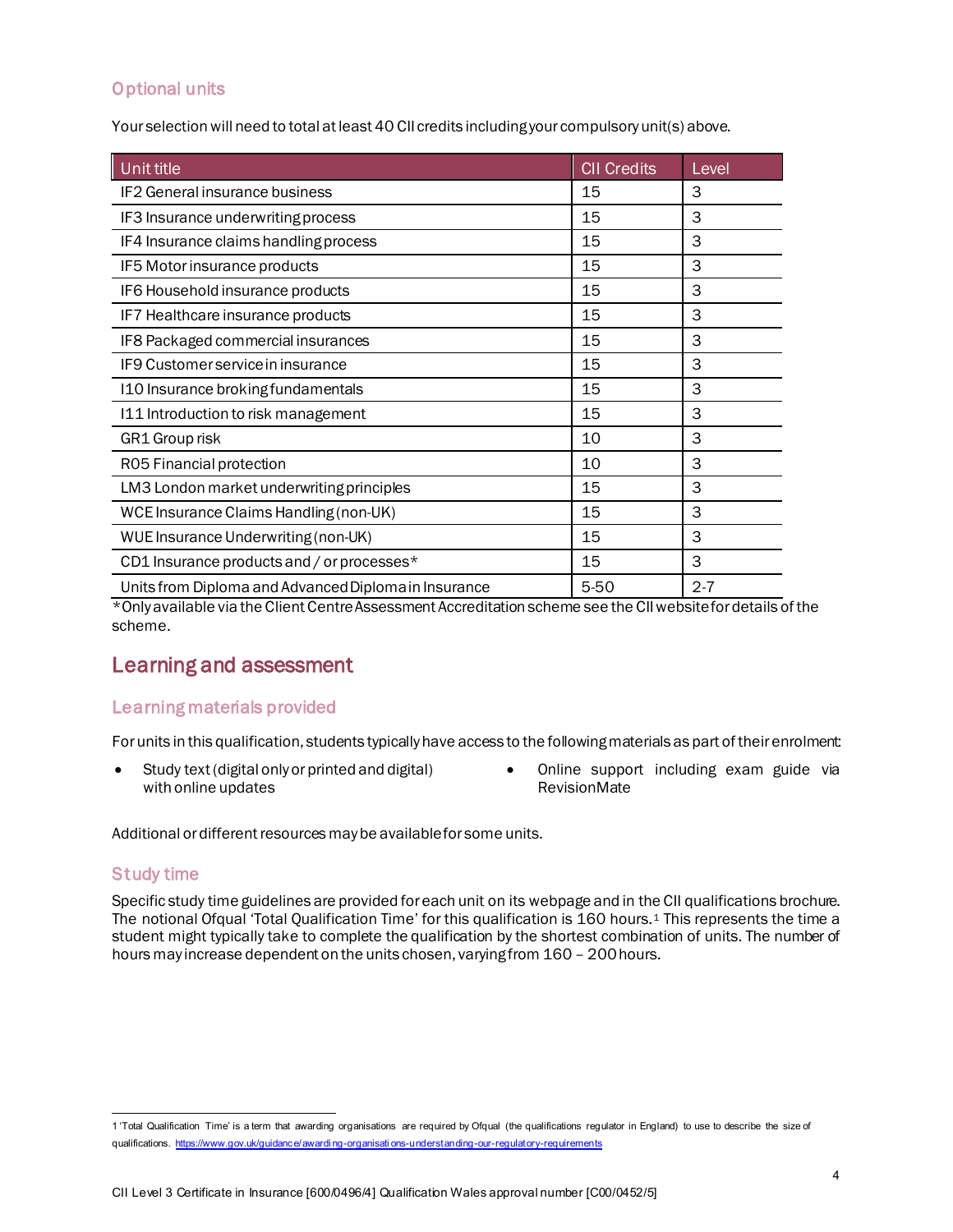#### Assessment format

Each unit is assessed by a single multiple-choice on screen exam, exams are available weekly at UK and non-UK online exam centres or via remote invigilation. The qualification award will be graded pass/fail.

To be awarded this qualification, each compulsory unit and sufficient optional units must be passed. The nominal pass mark for each unit within this qualification can be found on the relevant unit page. Please note, pass marks may vary from examination to examination to take account of the relative difficulty of examinations presented to candidates, ensuring that the pass standard remains constant.

We regularly update our qualifications, units and assessments to maintain industry relevance and assessment standards.

#### Further information on learning and assessment for each unit

Please ensure that you refer to the individual unit syllabus for unit-specific details:

- learning outcomes and assessment criteria
- further reading and resources
- important notes, such as the legislative position that will be assessed

This is available on each unit webpage, accessible from the qualification webpage: [https://shop.ciigroup.org/certificate-in-insurance-cert\\_ins.html](https://shop.ciigroup.org/certificate-in-insurance-cert_ins.html)

Please also select your unit from the webpage to find out about any unit updates.

For unit CD1 the learning outcomes and assessment criteria are below (for all other units please see the qualification website [https://shop.ciigroup.org/certificate-in-insurance-cert\\_ins.html](https://shop.ciigroup.org/certificate-in-insurance-cert_ins.html))

# CD1 Insurance products and / or processes

### Level 3

# **Objective**

At the end of this unit, candidates will have knowledge and understanding of the main principles of the insurance products and processes within their organisation, including the main regulatory and legal requirements that are applicable to them.

### Learning Outcomes

- **1.** Understand the nature and main features of the insurance product(s) and/or process(es) within your organisation
- **2.** Understand the main regulatory and legal requirements applicable to the insurance product(s) and / or process(es) within your organisation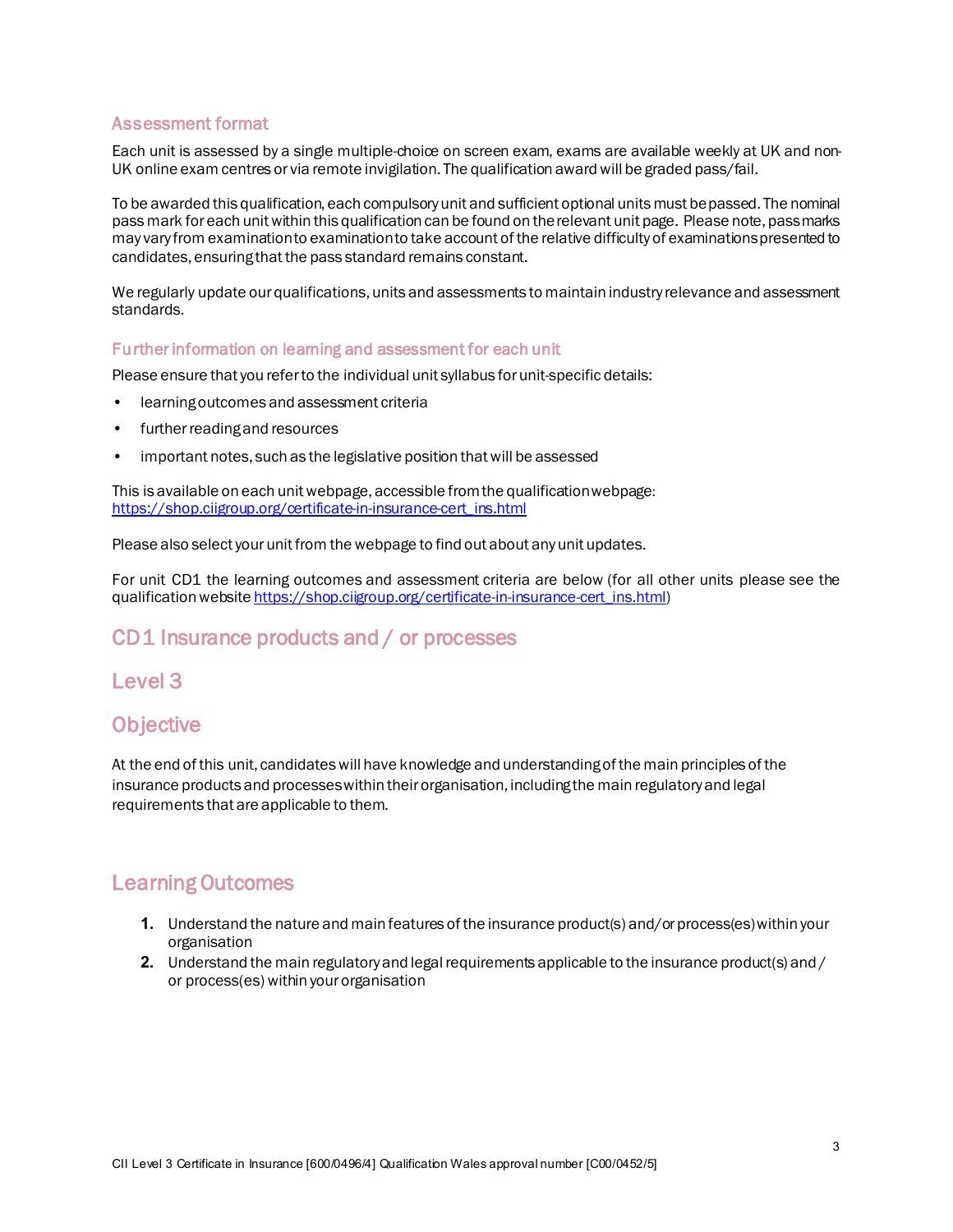# Assessment Criteria

- 1. Understand the nature and main features of the insurance product(s) and / or process(es) within your organisation
	- 1.1. Describe the main features and scope of the insurance product(s) and / or process(es) within your organisation.
	- 1.2. Explain the purpose of these insurance product(s) and / or process(es) within your organisation.

#### 2. Understand the main regulatory and legal requirements applicable to the insurance product(s) and / or processes within your organisation

- 2.1. Describe the legal and regulatory considerations that affect the insurance product(s) and / or process(es) within your organisation.
- 2.2. Apply the legal and regulatory considerations that affect the insurance product(s) and / or process(es) within your organisation to a given set of circumstances.

Assessment methods: A single multiple-choice exam.

#### Recommended study hours: 60

#### Important assessment policies

Details of terms and conditions which apply to candidates entering for assessmentswith the CII are set out on the CII website. By entering any assessment with the CII you agree to be bound by these terms and conditions and our assessment policies.

#### Fair access to our qualifications

The CII acts at all times to ensure that no unfair barriers apply to those seeking to gain the qualifications it offers. If, due to disability or illness, you may require adjustments in order to access an assessment, please read the access arrangements and reasonable adjustments policy and contact the CIICustomer Service team as soon as possible to discuss how we can meet your needs. Further details are provided on our website.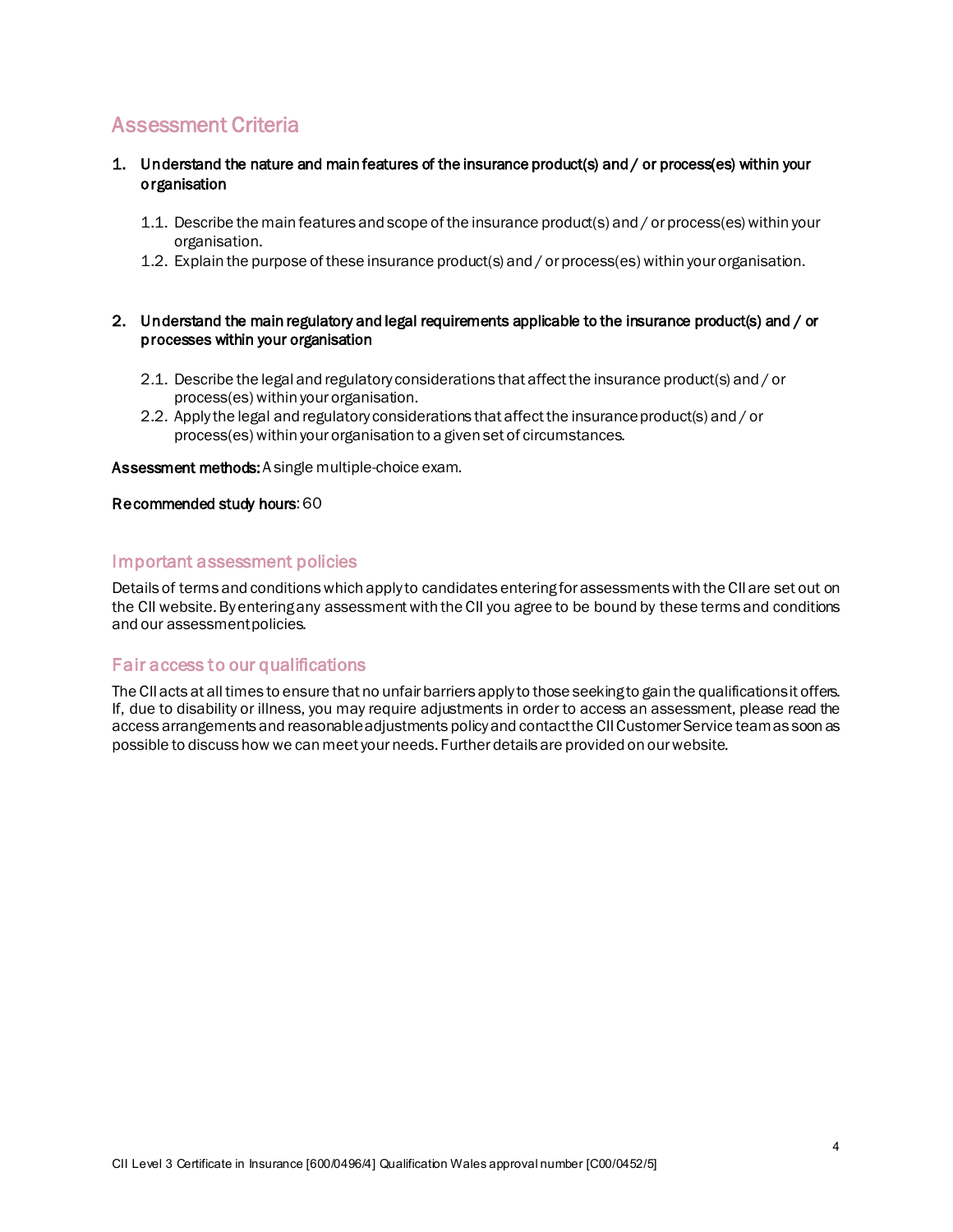Qualification Fees<sup>[2](#page-6-0)</sup><br>Please note these fees are based on non-CII members taking the qualification in the UK, following a typical route to completion, excluding VAT where applicable on some learning products and using digital only options where available.Costs may vary for those residing outside the UK and depending on the route to completion.Substantial discounts are available to members and are detailed on the individual unit shop pages.

| <b>Standard Qualification Fee</b>                                                                                                                                                                                                                                                                | £369.00                                                                                       |
|--------------------------------------------------------------------------------------------------------------------------------------------------------------------------------------------------------------------------------------------------------------------------------------------------|-----------------------------------------------------------------------------------------------|
| Package Fee                                                                                                                                                                                                                                                                                      | £462.00                                                                                       |
| <b>Associated Learner Fees</b>                                                                                                                                                                                                                                                                   |                                                                                               |
| <u>Annual</u>                                                                                                                                                                                                                                                                                    |                                                                                               |
| Non-Mandatory Annual Membership<br>(Assumes entry level membership)                                                                                                                                                                                                                              | £80.00 per annum                                                                              |
| <u>One off</u>                                                                                                                                                                                                                                                                                   |                                                                                               |
| Digital and printed enrolment<br>Digital only enrolment plus<br>Digital and printed enrolment plus<br>Key facts booklet (Printed and Digital)<br>Key facts booklet (Digital Only)<br>Knowledge checker<br>E-learn<br>Study text update (Digital only)<br>Study text update (Printed and Digital) | £555.00<br>£495.00<br>£579.00<br>£108.00<br>£90.00<br>£90.00<br>£127.50<br>£234.00<br>£279.00 |
| For post results services, please click here                                                                                                                                                                                                                                                     |                                                                                               |

<span id="page-6-0"></span><sup>2</sup> The terms, 'Standard Qualification Fee', 'Package fee' and 'Associated Learner Fees' are defined by our regulators, Ofqual, CCEA and Qualifications Wales, to create consistency between UK-based awarding organisations. It is a regulatory requirement to illustrate our pricing in this way. The total price paid will depend upon specific pathway chosen, membership status and local currency. Further pricing information by unit and component relevant to your specific pathway remains available on your qualification webpage. The table below describes what each fee indicates.

| Fee                                  | Description                                                                                                                                                                                              |
|--------------------------------------|----------------------------------------------------------------------------------------------------------------------------------------------------------------------------------------------------------|
| Standard<br><b>Qualification Fee</b> | The standard total fees payable for the assessment elements of the core qualification<br>throughout a typical course of study.                                                                           |
| Package Fee                          | Where applicable, the total of the fees payable for mandatory learning<br>materials elements of the core qualification throughout a typical course of study.                                             |
| Associated Learner<br>Fees           | Additional fees for optional services payable:<br>• at the learner's discretion.<br>• in specific circumstances only; or,<br>• for additional study requirements prior to completing this qualification. |